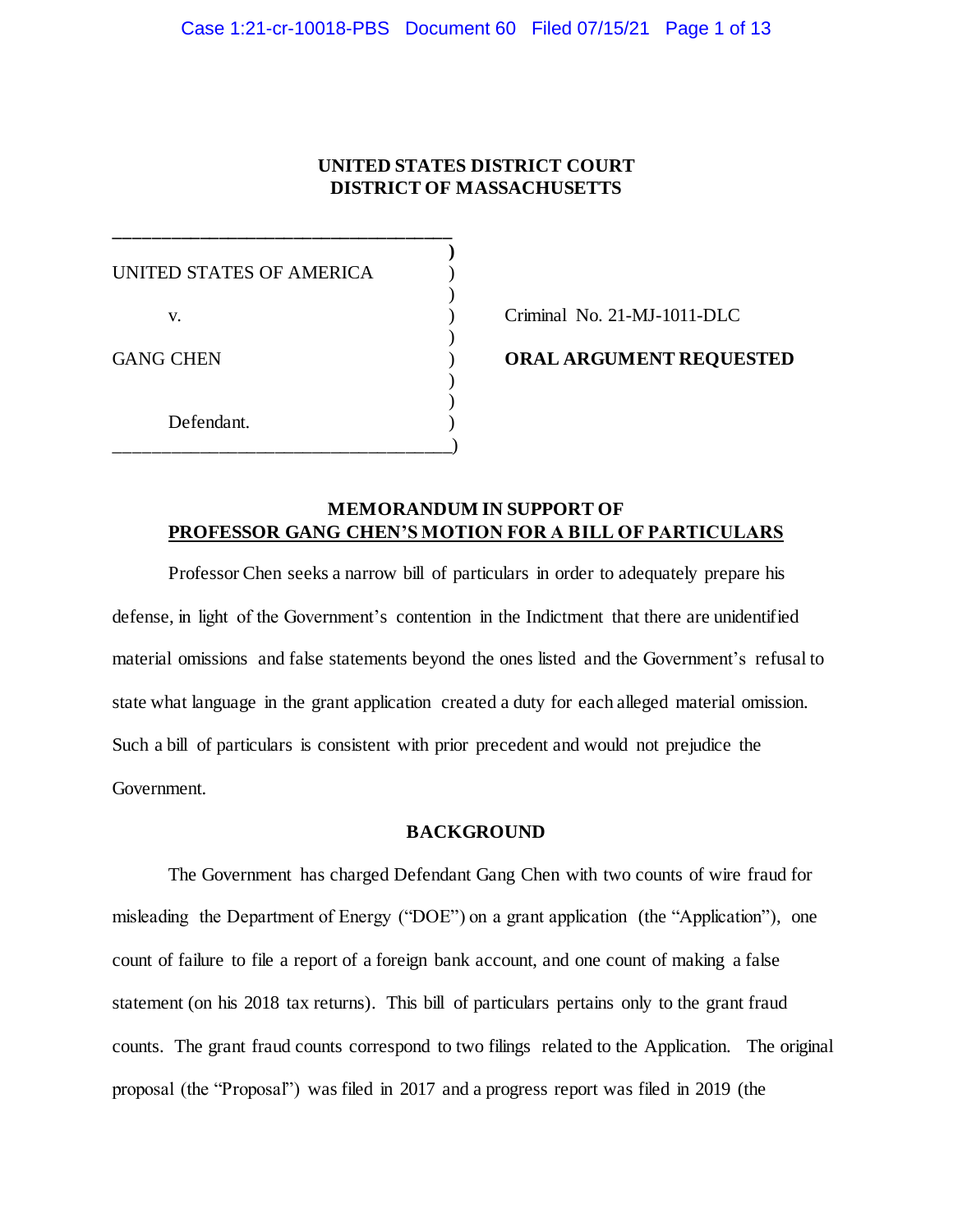#### Case 1:21-cr-10018-PBS Document 60 Filed 07/15/21 Page 2 of 13

"Progress Report"). The Proposal is 66 pages and contains hundreds of statements that could be misconstrued by the government. The Progress Report is 20 pages and contains a similarly voluminous amount of statements.

### **The Indictment**

The Indictment alleges that the Proposal "contained false statements and material omissions concerning, *among other matters*, CHEN's professional experience, activities, sources of support, and awards involving the PRC." Indictment at ¶ 6 (emphasis added). It then provides a numerated list of five allegedly material omissions "*among other things*," and absolutely no specific false statements. *Id.* (emphasis added). It also alleges one affirmative misstatement in the Proposal, which is not the subject of this motion, namely that the Proposal failed to list prospective partnerships "likely to occur" outside the United States "including, but not limited to," four specific, alleged partnerships.

The Indictment uses similarly vague, catch-all language, to describe the Progress Report. It alleges the Progress Report also "contained false statements and material omissions concerning, *among other matters*, CHEN's professional experience, activities, sources of support, and awards involving the PRC." *Id.* (emphasis added). It then incorporates the five previously listed material omissions and adds two more. It also lists absolutely no specific false statements.

Critically, the Government fails to articulate what language in the Application it believes created a duty to disclose each of the seven omissions. The Indictment references two appendices to the Application, Appendix 1 and Appendix 2. According to the indictment:

In Appendix 1, applicants were required to submit a "biographical sketch" for the project director and/or principal investigator ("PI") consisting of, among other things, the PI's education and training; the PI's research and professional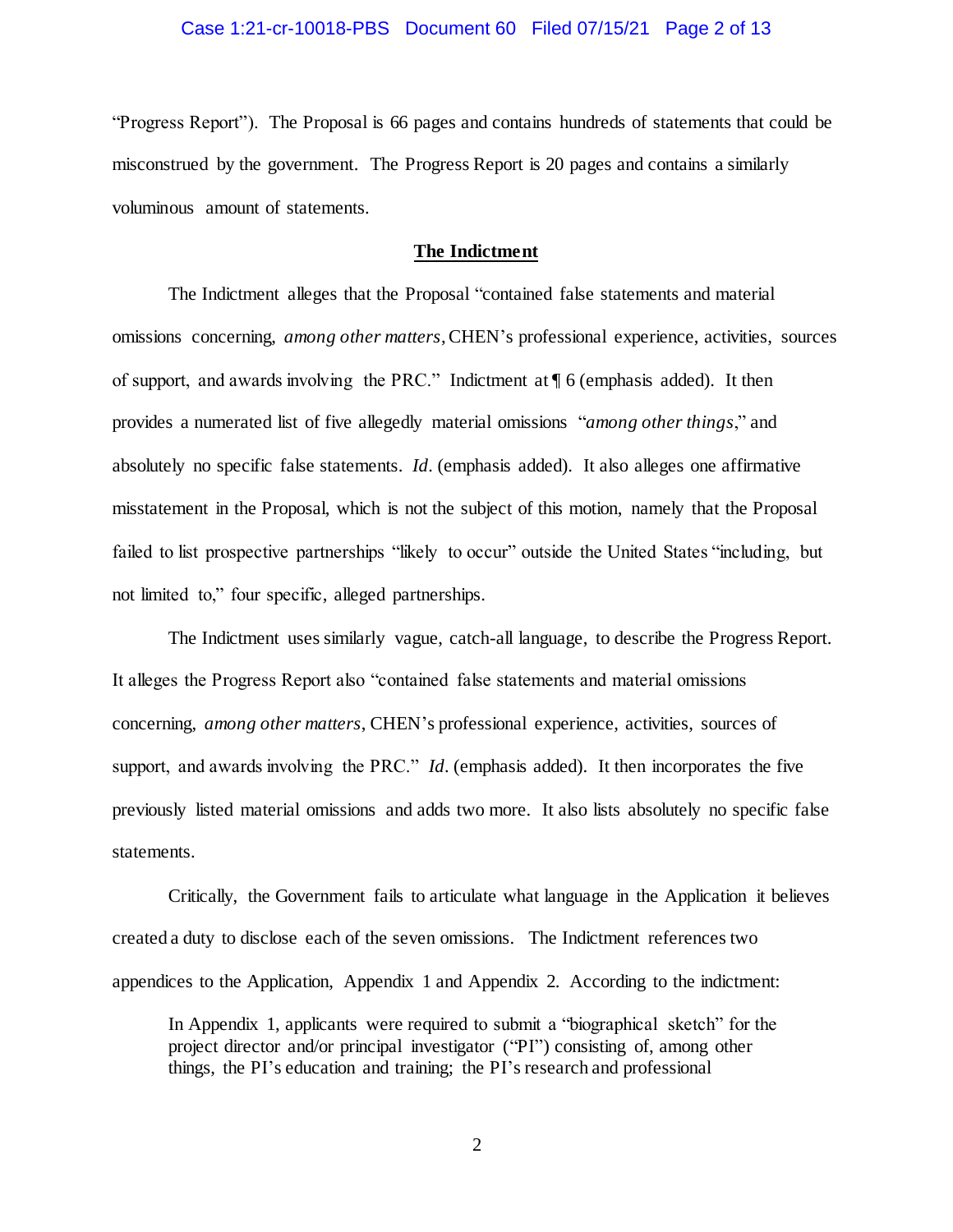experience, including a brief description of all<sup>1</sup> "professional/academic positions;" a list of up to "10 publications most closely related to the proposed project;" and, for the purpose of determining potential conflicts of interest, a list of "all persons" who have been collaborators or co-authors, graduate students and post-doctoral associates working with the PI "on a research project, book, or book article, report, abstract, or paper during the 48 months preceding the submission of this application."

Indictment at  $\uparrow$  5 (emphasis added). However, between the numerous phrases it self-servingly

splices together from the DOE's application instructions, the Government neglects to reveal

plainly exculpatory language:

Provide a biographical sketch for the project director/principal investigator (PD/PI) and each senior/key person listed in Section A on the R&R Budget form.

- Provide the biographical sketch information as an appendix to your project narrative.
- **Do not attach a separate file.**
- The biographical information (curriculum vitae) for each person **must not exceed 2 pages when printed on 8.5" by 11" paper with 1 inch margins (top, bottom, left, and right) with font not smaller than 11 point and must include**…

U.S. Department of Energy (Office of Science), Financial Assistance Funding Opportunity Announcement: FY 2017 Continuation of Solicitation for the Office of Science Financial Assistance Program, Amendment 7 at 56 (issued Sept. 30, 2016), https://perma.cc/T5TM-D3LR (emphasis added) (Exhibit A). This, of course, leads to an obvious issue: how can someone have a duty to disclose each and every activity he has ever performed (or specific intent to commit fraud by not listing particular activities) when the instructions include a strict 2-page limit? Indeed, more than 75 of Professor Chen's colleagues made this exact point in a public letter shortly after his arrest. C. Dames, In Defense of Gang Chen — In Defense of Academic Freedom, MEDIUM (Feb. 11, 2021), https://perma.cc/L5VB-7DBV ("This begs an obvious question which is now terrifying researchers across the country: if our academic CV might be

l

<sup>&</sup>lt;sup>1</sup> Critically, "all" is a Government addition and not found in the instructions.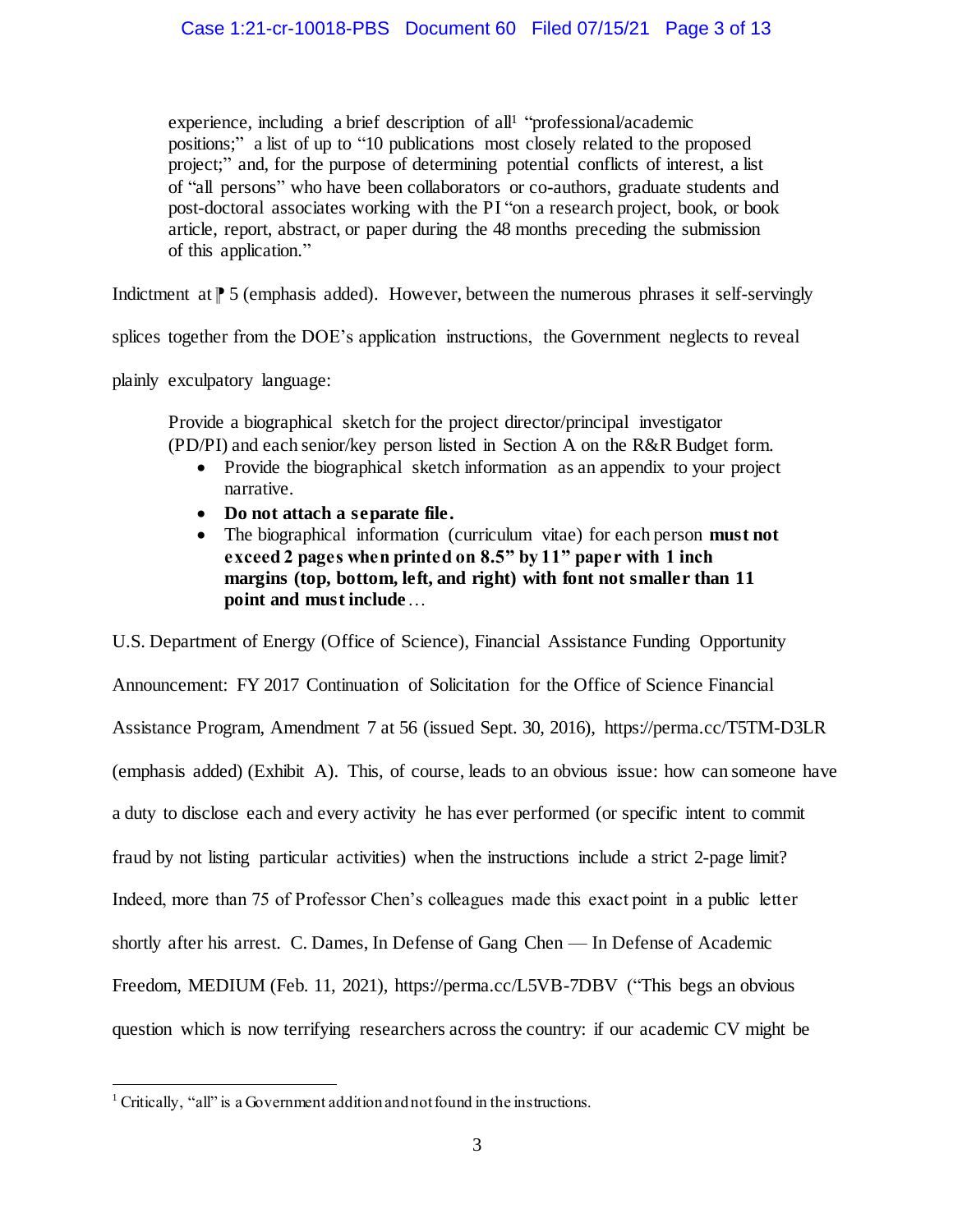#### Case 1:21-cr-10018-PBS Document 60 Filed 07/15/21 Page 4 of 13

100 pages long, how shall we now decide what to highlight in these two pages? If representatives of the Department of Justice are not satisfied with our choices, shall we too face arrest?") (Exhibit B).

According to the Indictment, "In Appendix 2 to the project narrative, applicants were *required* to list 'all current and pending support' for the PI and 'all<sup>2</sup> senior/key persons ... for ongoing projects and pending applications,' as well as 'all sponsored activities or awards requiring a measurable commitment of effort, whether paid or unpaid.'" Indictment ¶ 5 (emphasis added). Appendix 2 does not appear to have a page limit.

### **The FBI Interviews NC State Professor Jun Lui**

On April 21, 2021, the Government interviewed NC State Engineering Professor Jun Liu.

Professor Liu's research interests are similar to Professor Chen's and they know each other

professionally but do not have a personal relationship. According to the FBI, Professor Liu took

the opportunity to explain the obvious problem with using either Appendix 1 or 2 as the basis for

a fraud claim:

j

LIU stated the biographical sketch included in the DOE proposal limited professors to two pages of information which significantly cut down the resume most professors maintained. LIU stated it was nearly impossible to be all inclusive on outside engagements through this limited space requirement.

LIU explained the "current and pending support" section of DOE grants was "understood" to only pertain to grant funding support. After 2021, LIU stated most all grant agencies added a sentence or two that dictated outside funding should be all inclusive to outside sources as well, not solely grants.

FD-302 of Jun Liu, North Carolina State University Professor (April 21, 2021) at 3. The

Government recognized this as a gaping hole in its case and thus provided it under *Brady*.

<sup>&</sup>lt;sup>2</sup> The government, once again, misquotes the application instructions. The word "all" is not present directly before the word "senior" and the subsequent ellipses exclude qualifiers that suggest not "all" senior/key persons fit this category. *Financial Assistance Funding Opportunity Announcement: FY 2017* at 57.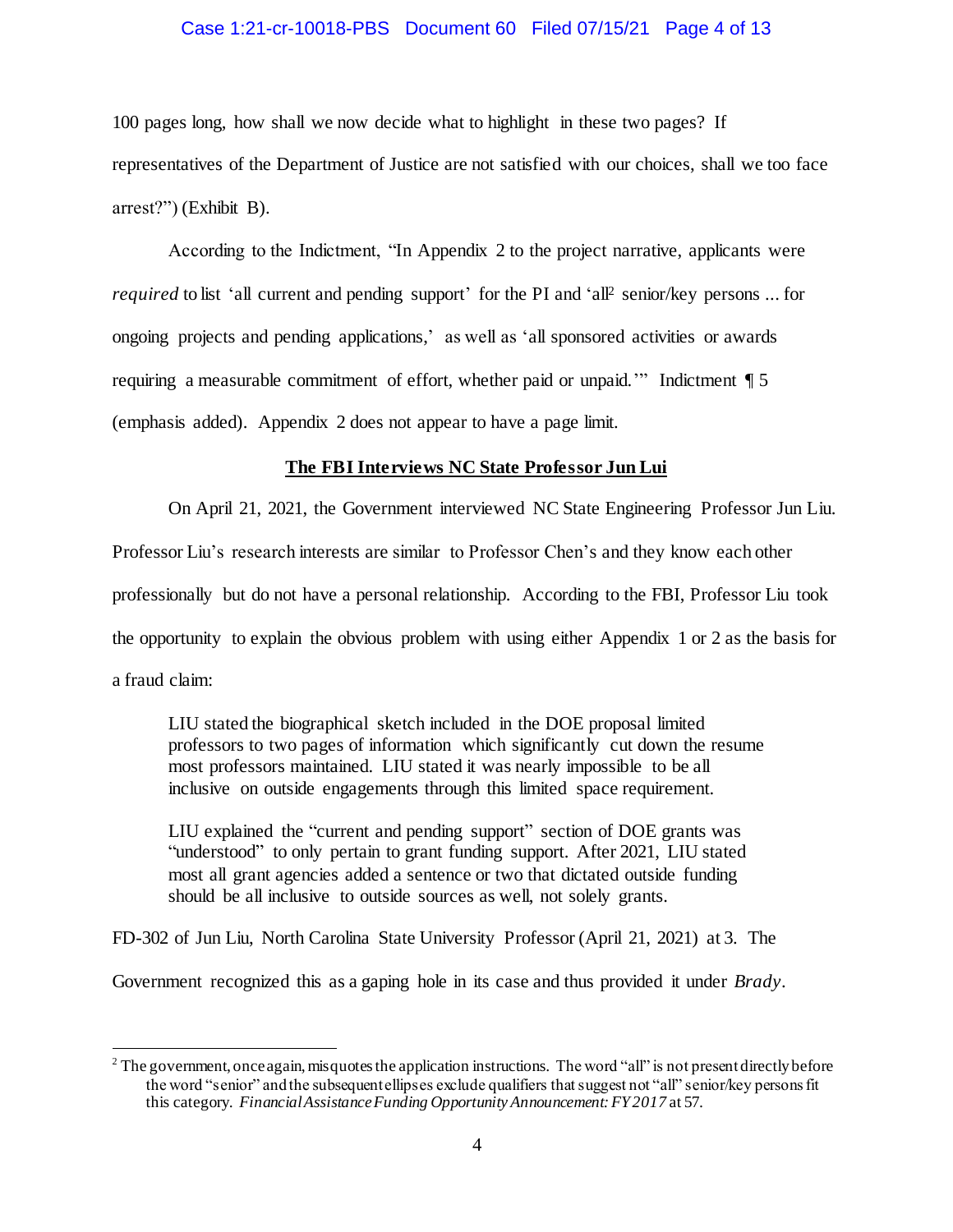#### **Discovery Update**

The Government has produced about a terabyte of data in discovery. Professor Chen's counsel has spent hundreds of hours poring through documents that the Government has provided in discovery, and is still unable to discern what the Government's vague references to "other matters" or "other things" mean, what allegedly false statements were made in the Proposal or Progress Report, and why the Government believes there was a duty to inform for each of the alleged omissions.

Thus, pursuant to Federal Rule of Criminal Procedure 7(f), Professor Chen seeks a narrowly tailored bill of particulars requiring the Government to:

- 1. State what other "matters" or "things" the Government intends to prove at trial were material omissions from the application;
- 2. State what materially false statements the Government believes were included in the application; and
- 3. For the seven omissions listed in the indictment, identify whether a duty to disclose arose from Appendix 1, Appendix 2, or somewhere else.

The defense attempted to resolve these issues with the Government, but the Government refused to provide any additional information. *See* May 7 and May 18 Letters between Government and Defense Counsel (Exhibit C).

#### **ARGUMENT**

## **I. The Government Should Be Required to Issue a Bill of Particulars to Enable Professor Chen to Adequately Prepare his Defense at Trial.**

"The function of a bill of particulars is to provide the defendant with necessary details of the charges against him to enable him to prepare his defense, to avoid surprise [at] trial, and to protect against double jeopardy." *United States v. Abreu*, 952 F.2d 1458, 1469 (1st Cir. 1992).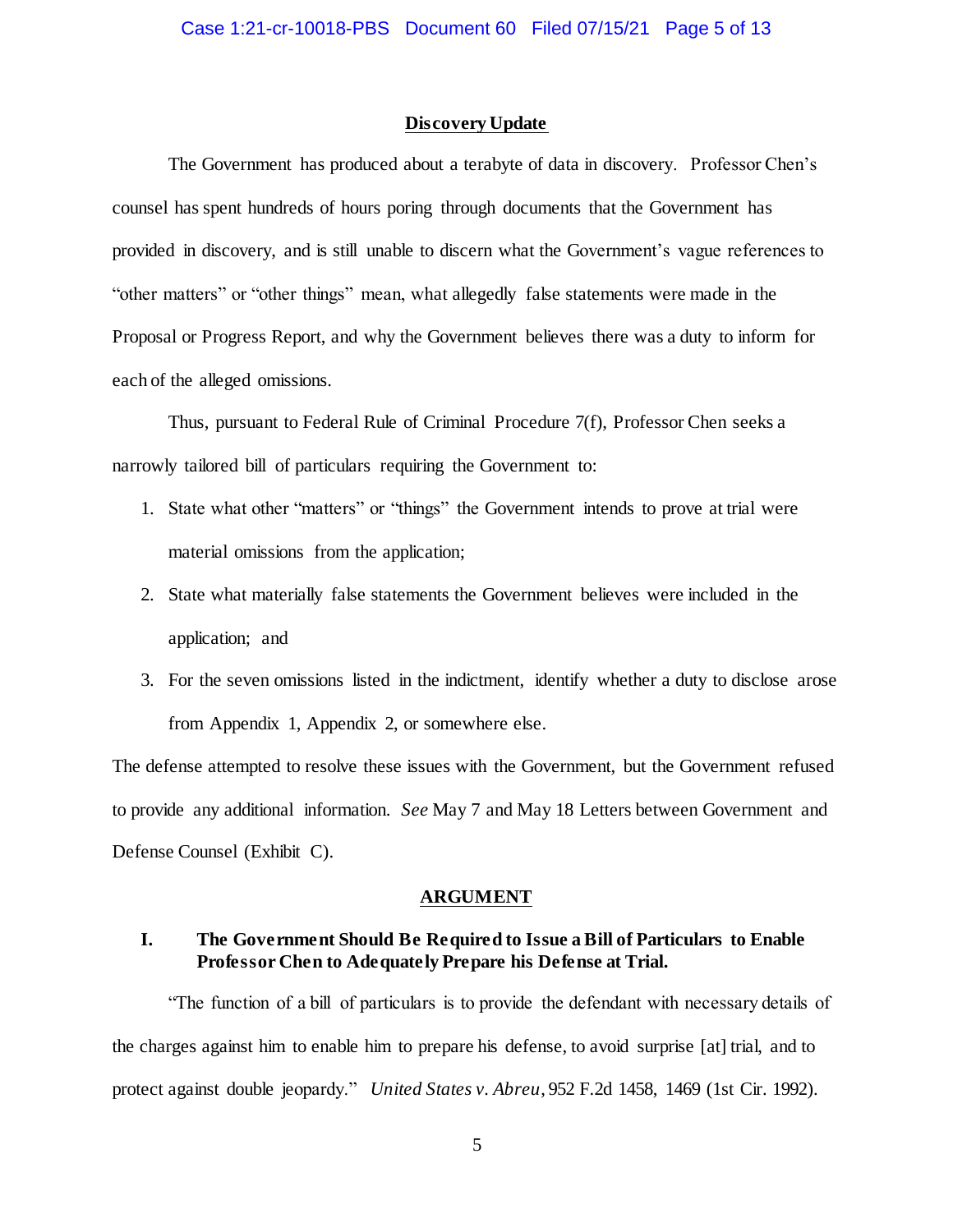#### Case 1:21-cr-10018-PBS Document 60 Filed 07/15/21 Page 6 of 13

"It is well settled law that 'where an indictment fails to set forth specific facts in support of [the] requisite elements of the charged offense, and the information is essential to the defense, failure to grant a request for a bill of particulars may constitute reversible error.'" *United States v. Cole*, 755 F.2d 748, 760 (11th Cir. 1985). Clarification of an indictment is also a proper purpose of a bill of particulars. *See United States v. Hsia,* 24 F. Supp. 2d 14, 30 (D.D.C. 1998). The decision to grant a bill of particulars request is within the court's discretion. *See United States v. Paiva*, 892 F.2d 148, 154 (1st Cir. 1989).

A bill of particulars is required if it is necessary to give a defendant enough information to prepare his defense, even if the effect is incidental disclosure of the Government's evidence or theories. *See United States v. Reddy*, 190 F. Supp. 2d 558, 565 (S.D.N.Y. 2002). This is because, "[a] defendant faced with [criminal] charges should not have to waste precious pre-trial preparation time guessing [what conduct] he has to defend against... when the government knows precisely the [conduct] on which it intends to rely and can easily provide the information." *United States v. Trie,* 21 F. Supp. 2d 7, 21 (D.D.C. 1998). Indeed, Rule of Criminal Procedure 7(f) seeks to encourage "a more liberal attitude towards bills of particulars," and any "doubt must be resolved in favor of disclosure and . . . affording the accused a reasonable foundation for mounting a defense." *United States v. Manetti*, 323 F. Supp. 683, 696– 97 (D. Del. 1971).

### **a. The Government Should Be Required to Identify the "Other," Unlisted Material Omissions and the Alleged Affirmative Misstatements.**

The misrepresentation or concealment of a material fact is an essential element of wire fraud. *See, e.g.*, *Pasquantino v. United States*, 544 U.S. 349, 357 (2005); *see also United States v. Gordon*, CR 1:15-10390-PBS ECF # 123 at 108 (Saris, J.) (instructing jury that "the government must prove the scheme to defraud involved the misrepresentation or concealment of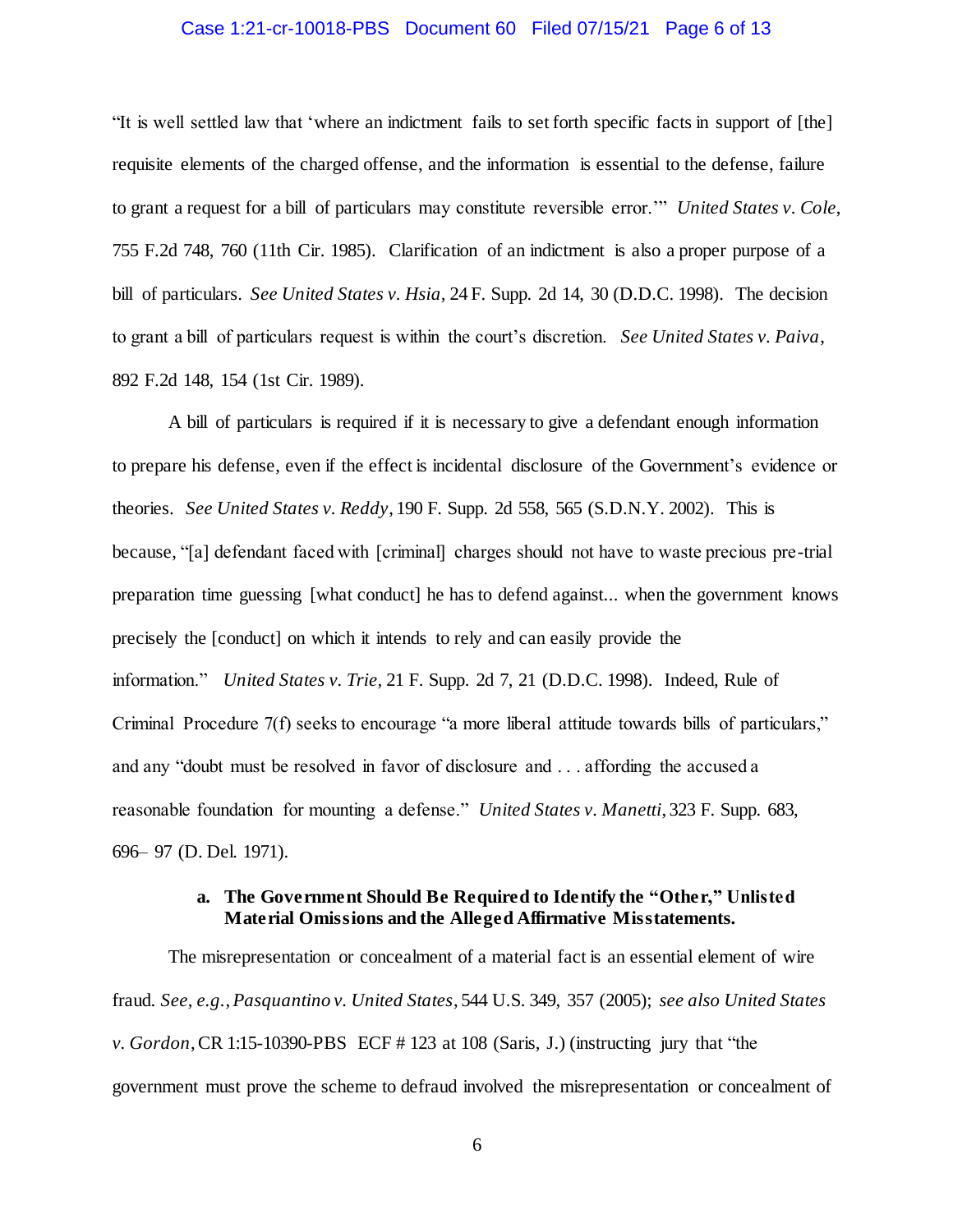#### Case 1:21-cr-10018-PBS Document 60 Filed 07/15/21 Page 7 of 13

a material fact or matter."). The Government's use of vague, "catch-all" qualifying language, leaves Professor Chen to have to guess what other allegations the Government might seek to prove at trial.

When faced with nearly identical "catch-all" language, a court in this district directed the Government to provide these particulars. In *United States v*. *June*, 2011 WL 4443429 (D. Mass. Sept. 22, 2011) (Neiman, J.), the defendant was charged with wire fraud and bank fraud for, among other things, using fraudulent lines of credit and engaging in fraudulent real estate transactions. *Id.* at \*1-2. The court ordered particulars be provided due to "several [vagaries] in the superseding indictment." *Id.* at \*2. Specifically, the court found that while one count described ten fraudulent lines of credit, the use of the phrase "not limited to" in relation to the ten specified lines of credit "implies that there may have been other such lines of credit." *Id.* Similarly, the court noted that another count detailed 22 real estate transactions at issue, "but 'more than 100' are mentioned." *Id.* Because of these "vagaries," the court ordered the Government "either [to provide] a bill of particulars or a statement . . . that the charges are limited to the specifics already provided." *Id.* Other courts have opted to simply strike this language under Fed. R. Crim. Pro. 7(d). *See*, e.g., *United States v. Lonich*, No. 14-CR-00139-SI-1, 2016 WL 324039, at \*10 (N.D. Cal. Jan. 27, 2016) (striking "among other things" as surplusage); *United States v. Buck*, No. 10-20350, 2011 WL 576649, at \*2 (E.D. Mich. Feb. 9, 2011) (striking "too numerous to list"); *United States v. Yagman*, No. CR 06-227(A) SVW, 2007 WL 9724388, at \*27 (C.D. Cal. May 3, 2007) (explaining that "among others" must be struck when, as here, it is in a charging paragraph); *United States v. Poindexter*, 725 F. Supp. 13, 35 (D.D.C. 1989) (striking "among other things," "including, but not limited to," and "various");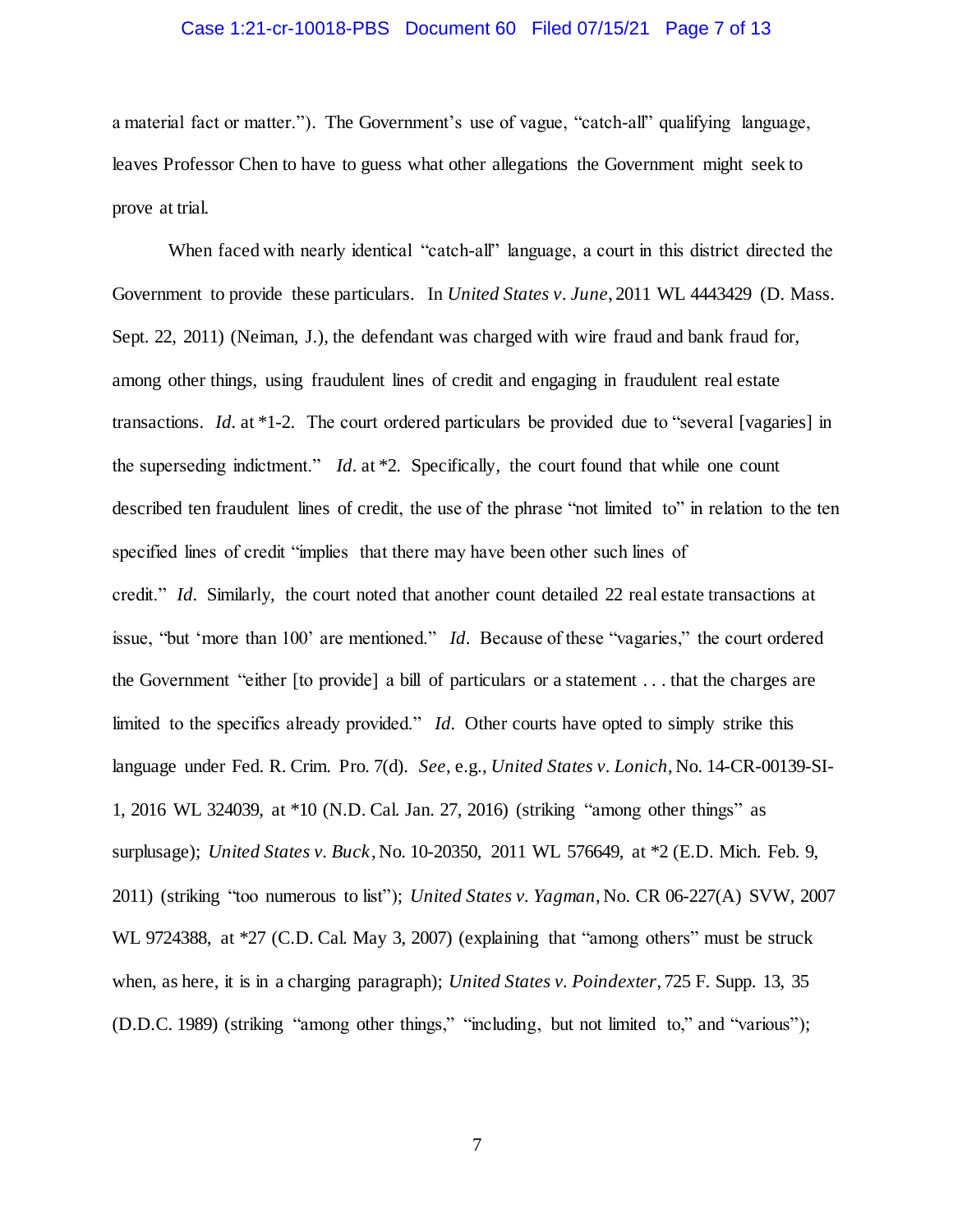#### Case 1:21-cr-10018-PBS Document 60 Filed 07/15/21 Page 8 of 13

*United States v. DeFabritus*, 605 F. Supp. 1538, 1547 (S.D.N.Y. 1985) (striking "among other things").

Professor Chen is in the same position as the defendant in *June.* The Government has provided "examples" of seven alleged omissions and exactly one false statement, and is apparently strategically holding back information about other relevant statements and omissions that it is reserving the right to prove in its case-in-chief (likely due to the fact that this entire matter was rushed based upon the political motivations of an outgoing U.S. Attorney and the Government incorrectly anticipated it would find additional misstatements as it continued to investigate this case post-indictment). Either way, by withholding these pieces of its case from Professor Chen, the Government has forced him to try and guess if the listed alleged omissions in the indictment are all, some, or very little of the case the Government intends to attempt to prove.

Professor Chen should not be in a positon of trying to search for and deduce all of the alleged material omissions or false statements that the Government claims were made in the scheme to defraud. This is particularly challenging considering the Government is wrong and Professor Chen's application was correct and complete. This Court should follow the lead set by *June*, and require the Government to state that it will stand on the indictment as written or specify what other specific false statements or material omissions it intends to prove.

### **b. The Government Must Allege What Language Created a Duty for Each Omission.**

"[W]hen an allegation of fraud is based upon nondisclosure, there can be no fraud absent a duty to speak." *Chiarella v. United States*, 445 U.S. 222, 235 (1980). "It is well settled law that 'where an indictment fails to set forth specific facts in support of [the] requisite elements of the charged offense, and the information is essential to the defense, failure to grant a request for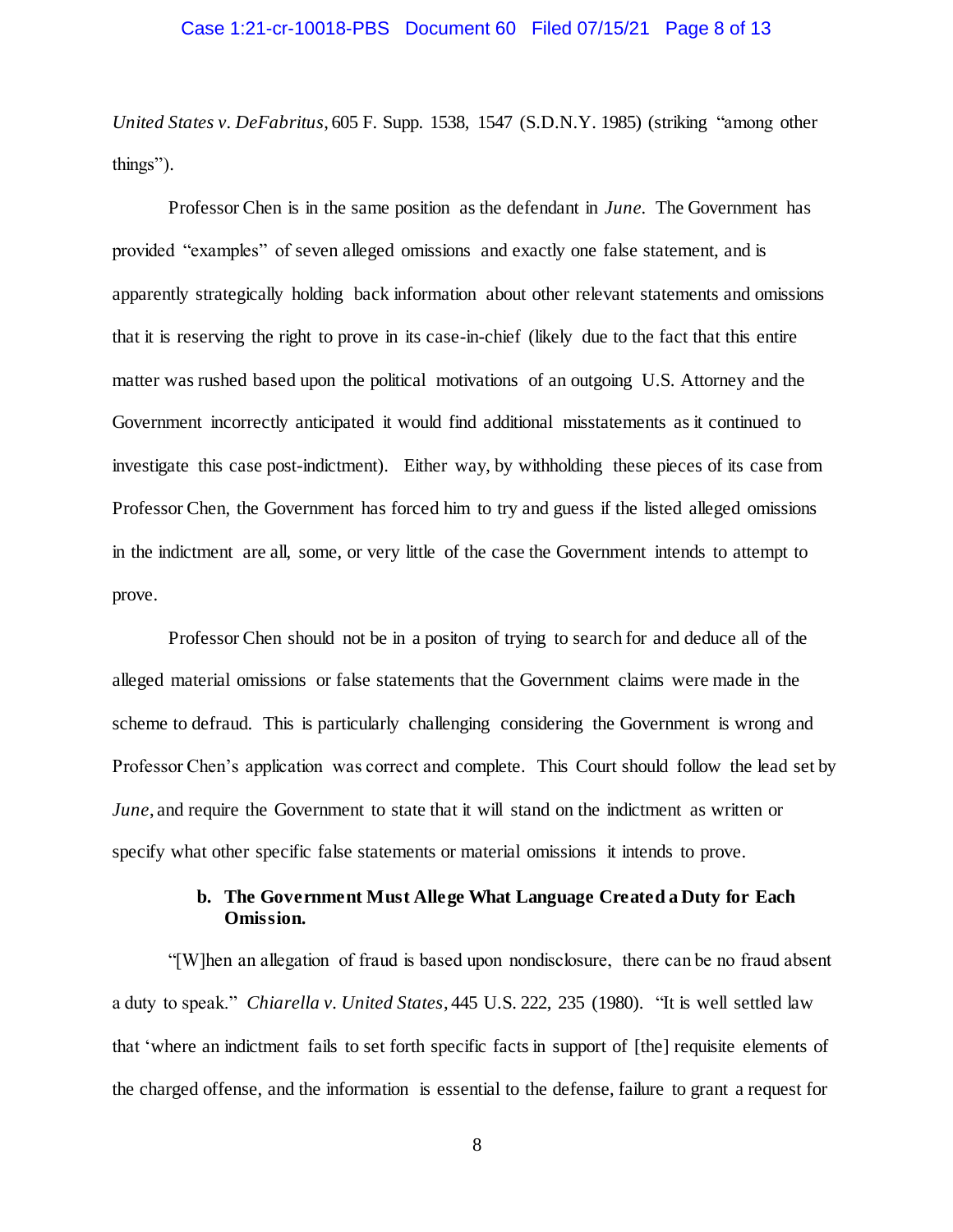#### Case 1:21-cr-10018-PBS Document 60 Filed 07/15/21 Page 9 of 13

a bill of particulars may constitute reversible error.'" *United States v. Cole*, 755 F.2d 748, 760 (11th Cir. 1985). Thus, "if the government wishes to prosecute based upon an omissions theory, the indictment must allege that defendant owed a duty to disclose." *United States v. Lonich*, No. 14-CR-00139-SI-1, 2016 WL 324039, at \*8 (N.D. Cal. Jan. 27, 2016); *see also* Pattern Criminal Jury Instructions for the District Courts of the First Circuit, 4.18.1341 Comment 11 (explaining the jury must find the defendant "was under a general professional or a specific contractual duty to make such a disclosure.")

Here, the Indictment does not actually allege a duty to disclose these seven material omissions to DOE. To be sure, it *implies* one. The Indictment devotes substantial detail to describing (albeit inaccurately) the language of Appendix 1 and Appendix 2. *See* Indictment, ¶ 5. However, it fails to actually specify, for each of the listed omissions, whether they were supposedly required by either Appendix 1 or Appendix 2. *See* Indictment, ¶¶ 6, 8 (listing the seven supposed omissions but not actually tying them to a specific duty). In essence, the Government lists some disclosure language and some apparent omissions and improperly encourages the reader (or juror) to conflate the requirements of the appendices into vague duty to disclose whatever the Government decides is relevant after the fact.

This is no minor issue. Showing that alleged material omissions were not in fact required by Appendix 1 or Appendix 2 require materially different defenses. It's hardly surprising that Professor Chen agrees with Professor Liu and the dozens of other professors who have noted that Appendix 1's page limit made it not feasible list all professional activities. For each activity or affiliation that the Government intends to claim was required by Appendix 1, Professor Chen could argue that whether the Government is factually correct is immaterial because the page limit prevented him from having a duty to list that particular information (or the requisite specific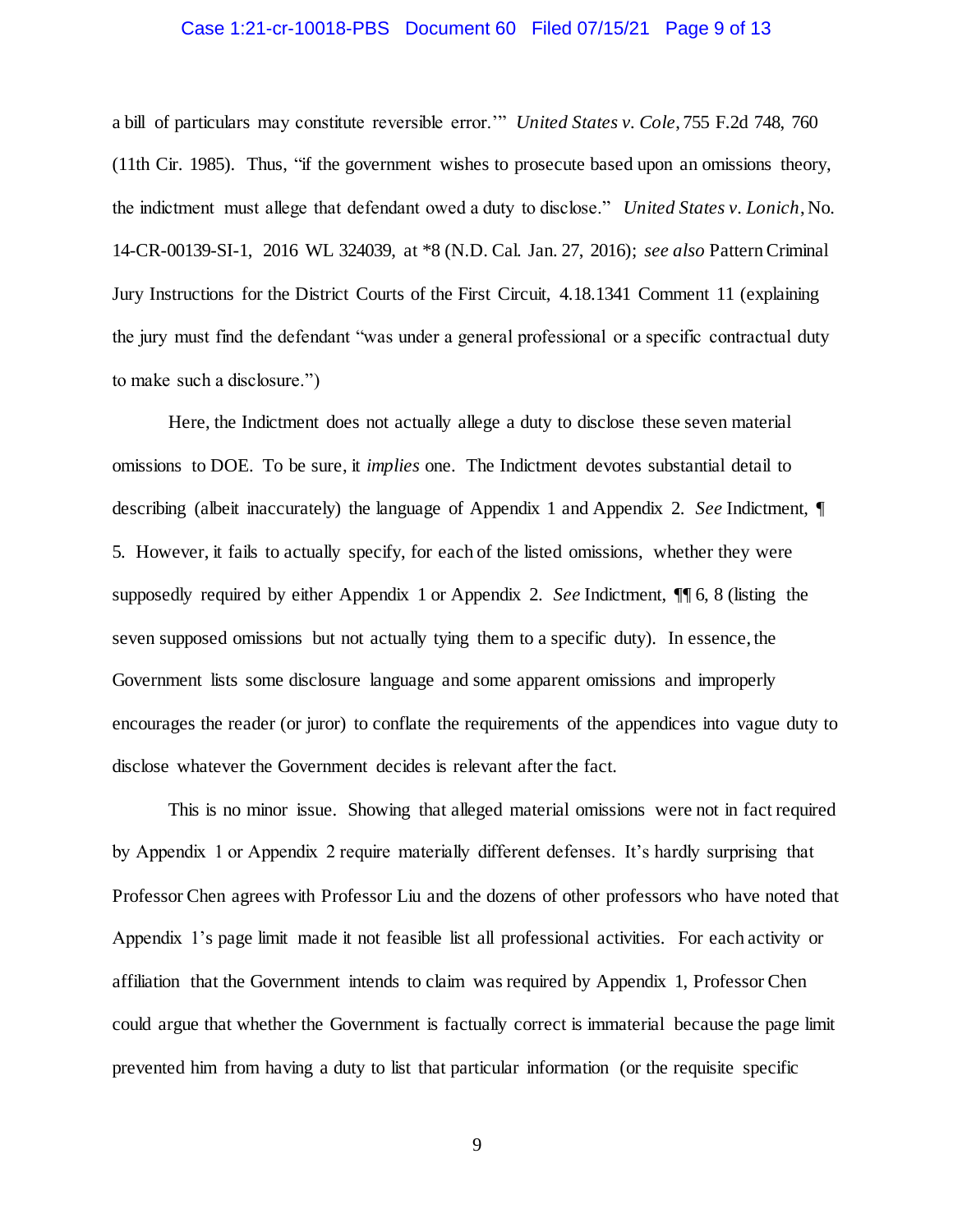#### Case 1:21-cr-10018-PBS Document 60 Filed 07/15/21 Page 10 of 13

intent to defraud).<sup>3</sup> However, because Appendix 2 had no such limitations—other than, as Professor Lui explained, being related to grant funding support—alleged material omissions mandated by this section require a completely different defense. The Government clearly understands this problem as pursuant to *Brady* it is providing the defense with witness statements concerning this issue.

When prosecutors have failed to specifically allege that a duty exists, Courts have routinely required a bill of particulars. *United States v. Tam* is directly on point. No. 5:16-CR-00401-EJD, 2017 WL 3782752 (N.D. Cal. Aug. 31, 2017). In *Tam*, the Government sought to charge an employee with fraud for stealing computer equipment, obliterating and changing the serial number, and fencing the equipment to a co-conspirator at a local computer store. *See Tam* Indictment ECF #1 ¶¶ 1-3 (Exhibit D). However, the prosecution had a clear issue: none of the alleged acts involved the use of the mail or interstate wires. So the prosecution came up with an enterprising solution: it charged the case in such a way that the victims were the out-of-state customers of the local computer store who bought the equipment with a false serial number (and specifically charged it under a fraud-by-omission theory related to the missing original serial numbers). *Id.* at  $\P$  3, 17 ("...to defraud Network Genesis customers..."). But this created other issues, namely why did Tam have a duty to the computer store's out-of-state customers? The court recognized this element was lacking in the indictment and gave the Government two options:

Should the Government wish to proceed on a theory of "material omission" as to Count 1 of the Indictment, it must provide additional information as to the material omission and *disclosure obligation related to Defendant*. Alternatively, the Government may strike the "material omissions" language from Count 1 and proceed with the remaining allegations.

j

 $3$  As a practical matter, the Government is simply factually wrong about many of the affiliations it claims Professor Chen had.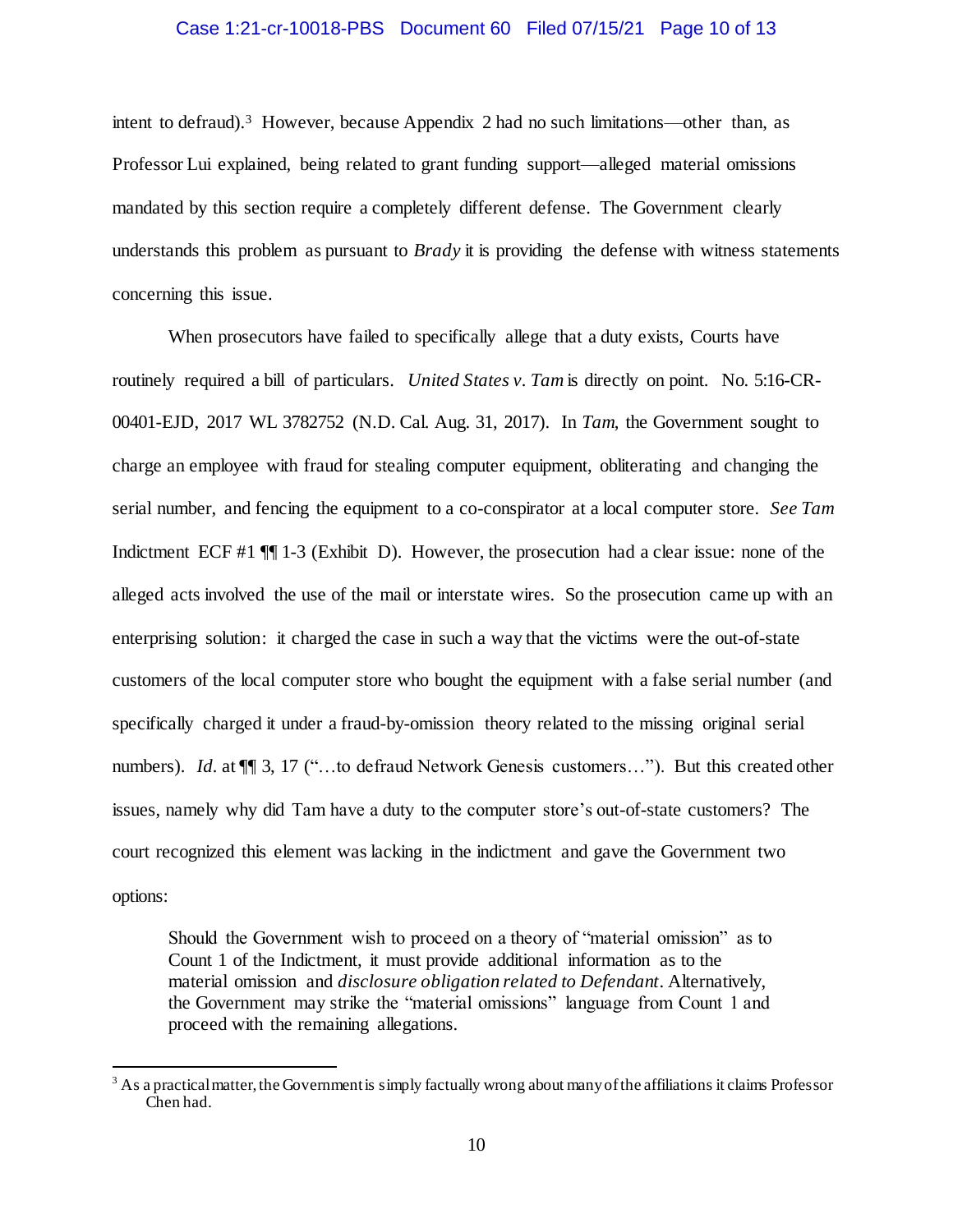#### Case 1:21-cr-10018-PBS Document 60 Filed 07/15/21 Page 11 of 13

*Tam*, 2017 WL 3782752, at \*5 (N.D. Cal. Aug. 31, 2017) (emphasis added). The Government promptly superseded and dropped its fraud-by-omission theory. Other courts have held similarly. *See*, *e.g.*, *United States v. Lonich*, No. 14-CR-00139-SI-1, 2016 WL 324039, at \*7 (N.D. Cal. Jan. 27, 2016) (rejecting the Government's argument that a lack of duty in a fraud-byomission case is an affirmative defense and striking that theory from the indictment as inadequately pled); *United States v. Harbour*, No. CR-19-00898-001-PHX-DLR, 2021 WL 842146, at \*2 (D. Ariz. Mar. 4, 2021) (requiring an expansive bill of particulars because the indictment failed to allege the "source of any duty to disclose"). Professor Chen should be afforded the same relief as these defendants.

Finally, the Government presumably disagrees with the dozens of Professors who routinely apply for DOE grants on whether the strict space limits on Appendix 1 creates serious issues for its case. That is an issue for trial and Professor Chen is careful to not ask the Government to reveal its legal theory on why it thinks these professors are wrong. *See United States v. Stryker Biotech, LLC*, No. Crim. No. 09-10330-GAO, 2010 WL 2900684, at \*3 (D. Mass. July 21, 2010) ("A bill of particulars is not a tool of discovery, and its purpose is not to obtain disclosure of evidence, witnesses to be offered at trial, or the government's legal theories."). But requiring the Government to allege a duty existed is not a legal theory, rather it is a core element of wire fraud. *Cf. Cole* 755 F.2d at 760. The Government surely did not indict this case without considering why Professor Chen had a duty to disclose each of these seven alleged omissions. Thus, such a bill of particulars strikes the right balance between avoiding surprise at trial and avoiding disclosure of legal theories.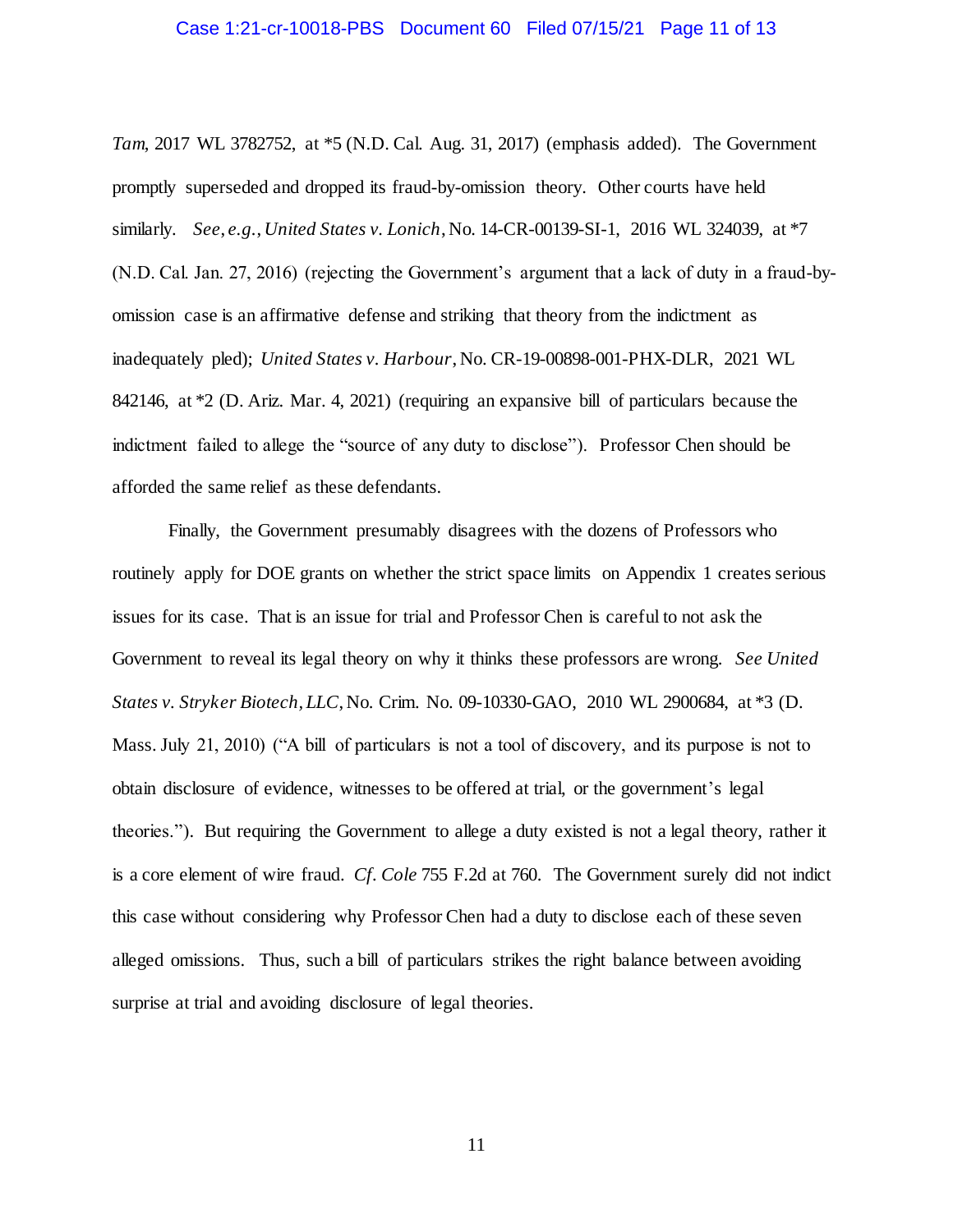#### **CONCLUSION**

For the foregoing reasons, Professor Chen's Motion for a Bill of Particulars should be

granted.

Respectfully submitted,

## GANG CHEN

By his attorneys,

/s/ *Robert A. Fisher* Robert A. Fisher (BBO No. 652602) Brian T. Kelly (BBO No. 549566) R. Scott Seitz (BBO No. 696658) Brianna A. Nassif (BBO No. 698715)

#### NIXON PEABODY LLP

53 State Street Boston, MA 02109 617-345-1000 bkelly@nixonpeabody.com rfisher@nixonpeabody.com sseitz@nixonpeabody.com bnassif@nixonpeabody.com

Dated: July 15, 2021